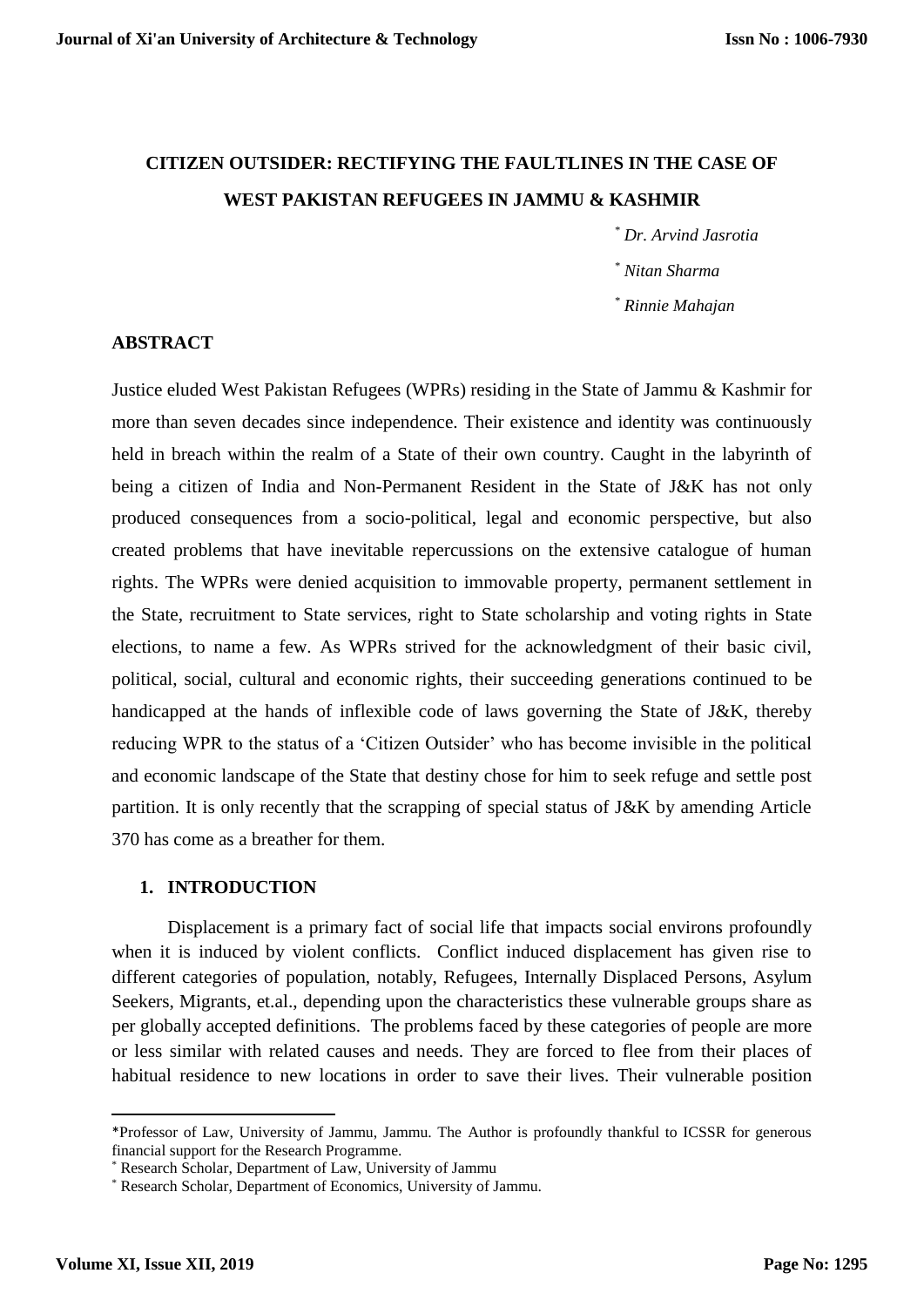makes them categories of concern because it is linked with the violation of their core human rights. They are social groups with relative exposure to risk factors (Adekola et al., 2019). They are marginalised, disadvantaged and disenfranchised from mainstream society (Fineman, 2008). Displacement causes 'collateral damage' to population in the sense that besides taking toll on their lives and property, it also introduces the element of uncertainty and unpredictability in their lives. Conflict induced displacement thus leads to serious repercussions on individuals, households and communities.

Although displaced people share challenges yet the intersecting vulnerabilities of groups such as women, children, disabled and elderly section need unique attention (Abimbola & Adisote, 2012; Adeyeye, 2013; Joshua & Olanrewaju, 2016). Women and girls are vulnerable at every stage of the displacement cycle. Children's experiences of conflict and displacement are nonetheless less intense than those faced by women and include being severely restricted in their mobility and forced to live in built environment. Displaced Children, whether refugee or internally displaced, face grave risks to their health and safety along with significant barriers that limit access to the services they need to thrive and flourish. Worldwide, nearly 31 million children have been forcibly displaced at the end of the year 2017. This number includes some 13 million child refugees, approximately 936 thousand asylum-seeking children and an estimated 17 million children displaced within their own countries by violence and conflict (UN International Children Emergency Fund, 2018). Nonetheless, the effect of displacement on elderly population is much profound as indicated by various researchers. Besides facing numerous mental health issues, this section also experiences loss of power, authority and role in their host communities (Barbelet, 2018). Keeping in view its multifarious effects and causes, the UN Secretary General has cited displacement as one of the world's greatest humanitarian challenges.

It is important to mention here that largely the human rights activists, policy makers and social scientists viewed displacement crisis from cause and effect perspective. However, certain peculiarities that are region specific remain unaddressed and prevented us from having a holistic understanding about their sufferings and rehabilitation. One such case that has been the focal point of present research paper is the case of West Pakistan Refugees that remains invisible in the backdrop of Kashmir conflict. The status of West Pakistan refugees was different owing to the disputed and unsettled nature of the Kashmir issue and promulgation of Article 370 and 35A of the Constitution of India. They were not granted Permanent Resident Status and thus suffered multiple discriminations at every stage of human cycle in the State of J&K. Thus when Parliament of India scrapped Article 370 of the Constitution of India, the WPR community thanked Prime Minister for this 'bold and historic' decision which freed them from the chains of slavery.

# **2. TRACING THE HISTORICITY**

Transitions are always painful. Same happened when partition brought in its wake emergence of two nations accompanied by series of communal riots, loss of life and property and displacement of millions of people on either side of the border. The partition of 1947 has distilled two types of migration. The one is West Pakistan Refugees who moved from Pakistani town adjacent to the State of Jammu and Kashmir and Pakistan Occupied Jammu and Kashmir (POJK) displaced persons. Most of the refugees in Jammu region migrated from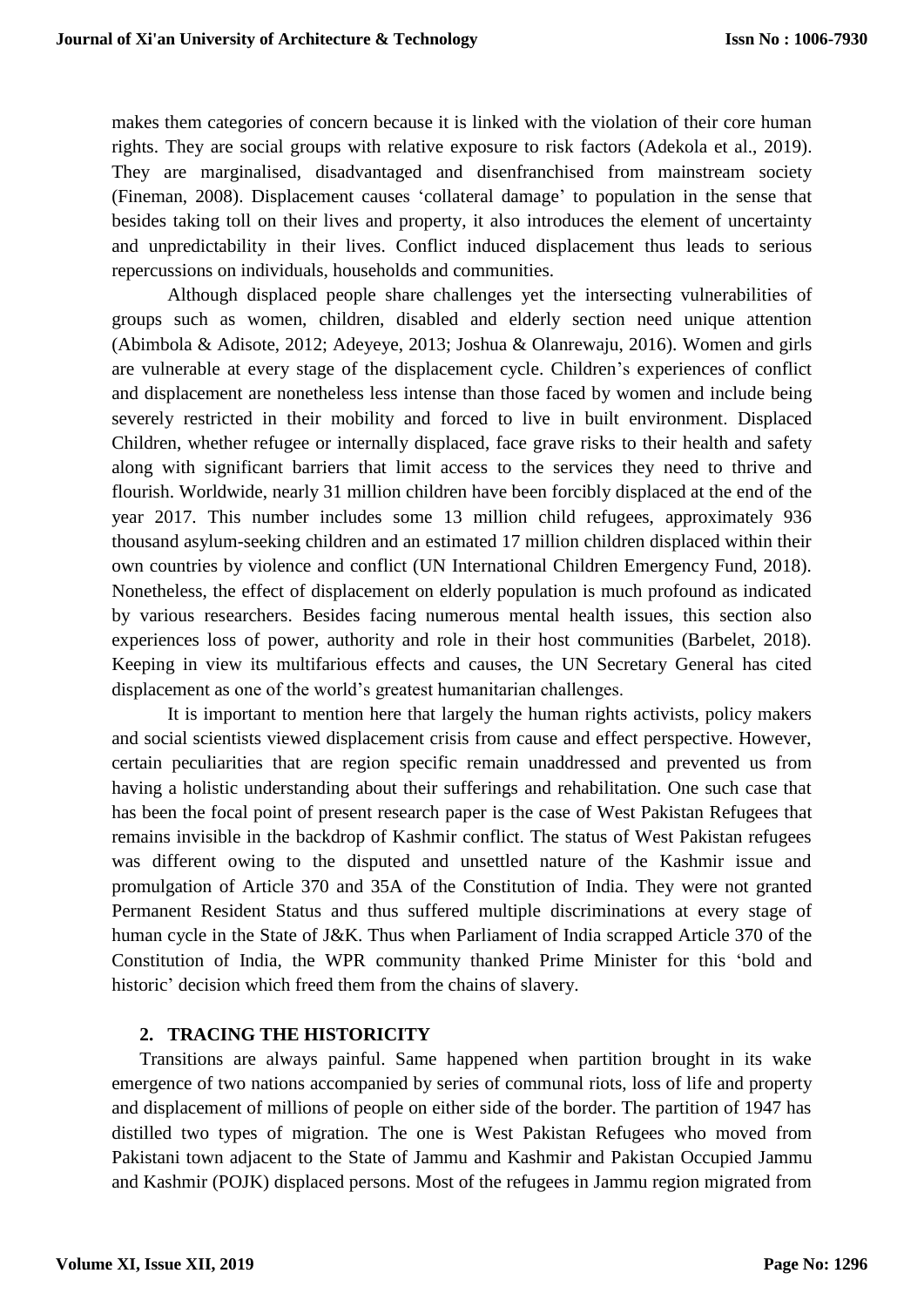two districts of West Pakistan, viz., Sialkot and Gurdaspur. As per the official data, 47,215 people consisting of 5,764 families, mostly Scheduled Castes and other Backward Castes, migrated to Jammu region from Sialkot district. Upon arrival, no land was allotted to them but some of the families did manage to occupy some government land and evacuee property. They were later allowed to retain these properties with certain conditions. A few families even got land allotted to them by Sheikh Mohammed Abdullah, the then Prime Minister of J&K. In all, over 46,466 kanals of land was occupied by these families that migrated from Sialkot. Unfortunately, this was the land they cultivated, but never owned and subsequently lost soon after the 1965 and 1971 Indo- Pak war (Desai, 2010).

The families who settled in other parts of the country are enjoying all fundamental and other basic human rights. But WPRs settled in the State of J&K in 1947, even after seven decades, are not provided fundamental and basic human rights in the State. They failed to obtain the citizenship of the State as they are not considered permanent residents of the State (Vide Sec. 6 of the J&K Constitution). Accordingly, they were not able to get admissions in professional colleges of the State nor were they eligible for government jobs. They do not possess the right to vote for the State Assembly but can vote for the Parliament elections. Majority of the WPR population belong to the Scheduled Caste and other backward caste categories. The Kashmir conflict has influenced them in a way that before 1990 there were provisions for the recruitment of WPR in the Central forces but after the surge of militancy they were even deprived of such provisions. It is estimated that there are over 2.5 Lakh WPRs living in the border districts of Jammu, Samba and Kathua of the State and demand the right to vote, citizenship rights, right to contest assembly polls, rehabilitation package, right to apply in government jobs and to purchase property in the State of J&K. (Bhat, 2019). Most notably, while refugees who settled in other parts of India received substantial attention and rehabilitation from State agencies, these WPRs on the other hand continue to live even today like 'Slave People of a Free Country' (Desai, 2010).

# **3. RESEARCH METHODOLOGY**

# **A. Study Design**

The present study made use of both Focus Group Discussions (FGDs) and Interviews to analyse the problems faced by West Pakistan Refugees. In-depth, semi-structured and structured interviews particularly focusing on understanding the condition of WPRs who have experienced displacement, varying dimensions of conflict, coping mechanisms and survival strategies adopted to mitigate the impacts of conflict-induced displacement and relief provided by State and various Non-state actors since their displacement were helpful in gaining in-depth understanding of the present study during field surveys. The field surveys were comprised of day long visits to their camps and other areas in the Jammu region. Further, FGDs were resorted to understand the ground realities. Some NGO's were also taken into consideration that works for the welfare of the WPRs. The participative observation behaviour has been adopted by the researchers and the interviews of the participants were recorded for the narrative analysis. Along with primary data, secondary sources were also used which includes books, journals, publications, research articles, and internet sources. The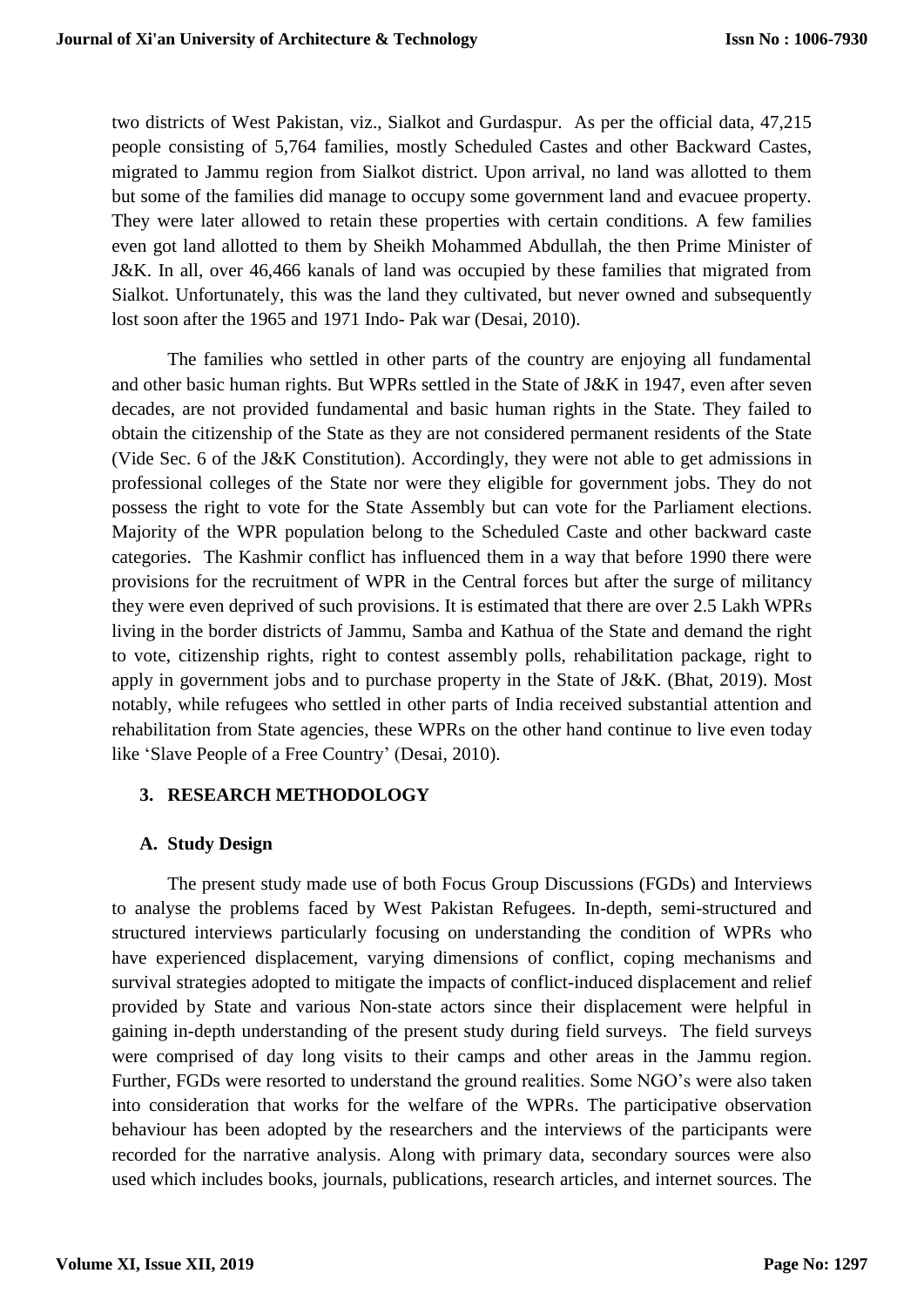prime consideration was given to the analysis of those studies that hold relationship between conflict, displacement and their implications on social, economic and political status of different groups within the displaced population. Thus, a combination of desk based secondary research supplemented by mixed method research technique is employed for the present study. Finally, collected data were classified, tabulated and interpreted and accordingly conclusion was drawn.

# **B. Study Location**

The study was carried out in three districts viz., Jammu, Samba and Kathua. These areas were selected because West Pakistan Refugees are largely settled in these three districts within the State of J&K. Efforts were also made to ensure that all respondents were appropriately informed about the study and thoroughly understood that their participation in the study was voluntary.

# **C. Sample Size**

A sample of 200 respondents was selected for the present study with relevant socio-economic background to understand WPR's perceptions regarding the subject under study as well as goals, opportunities, achievements and contributions to society as a social being.

# **D. Data Analysis**

Field notes were taken throughout all the interviews and focused groups sessions. Observations were also noted. Responses from all respondents were first and foremost transcribed and thereafter analysed through systematic content analysis.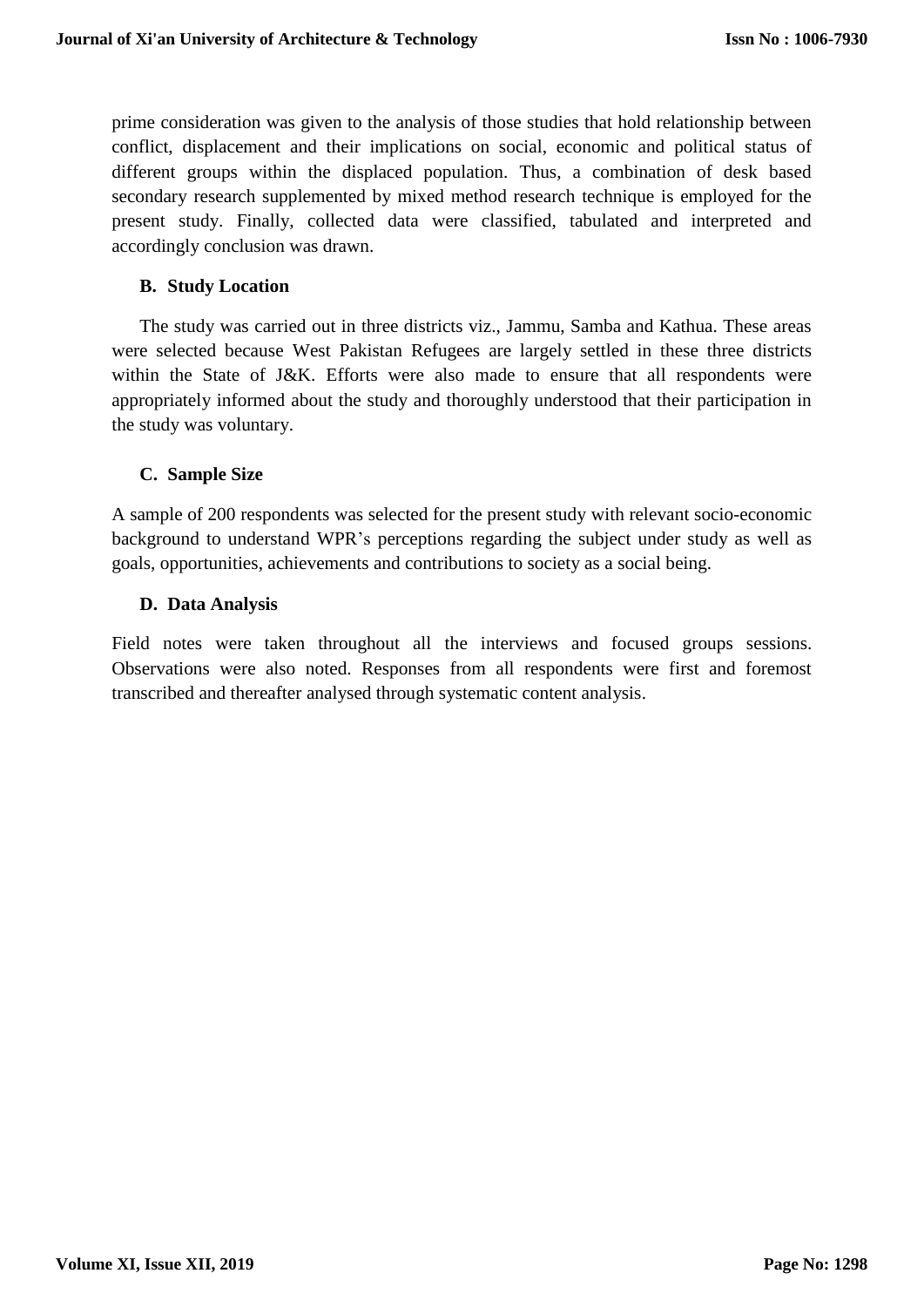#### **4. EFFECT OF DISPLACEMENT ON WEST PAKISTAN REFUGEES**

#### **SHELTER**

*After your arrival in the State of Jammu & Kashmir, where did you seek immediate refuge?*



**Findings: West Pakistan Refugees seized the possession of the evacuee/ state land in the state of emergency.**



*What was the type of housing before displacement?*

**Findings: Before displacement WPRs primarily lived in kaccha houses.**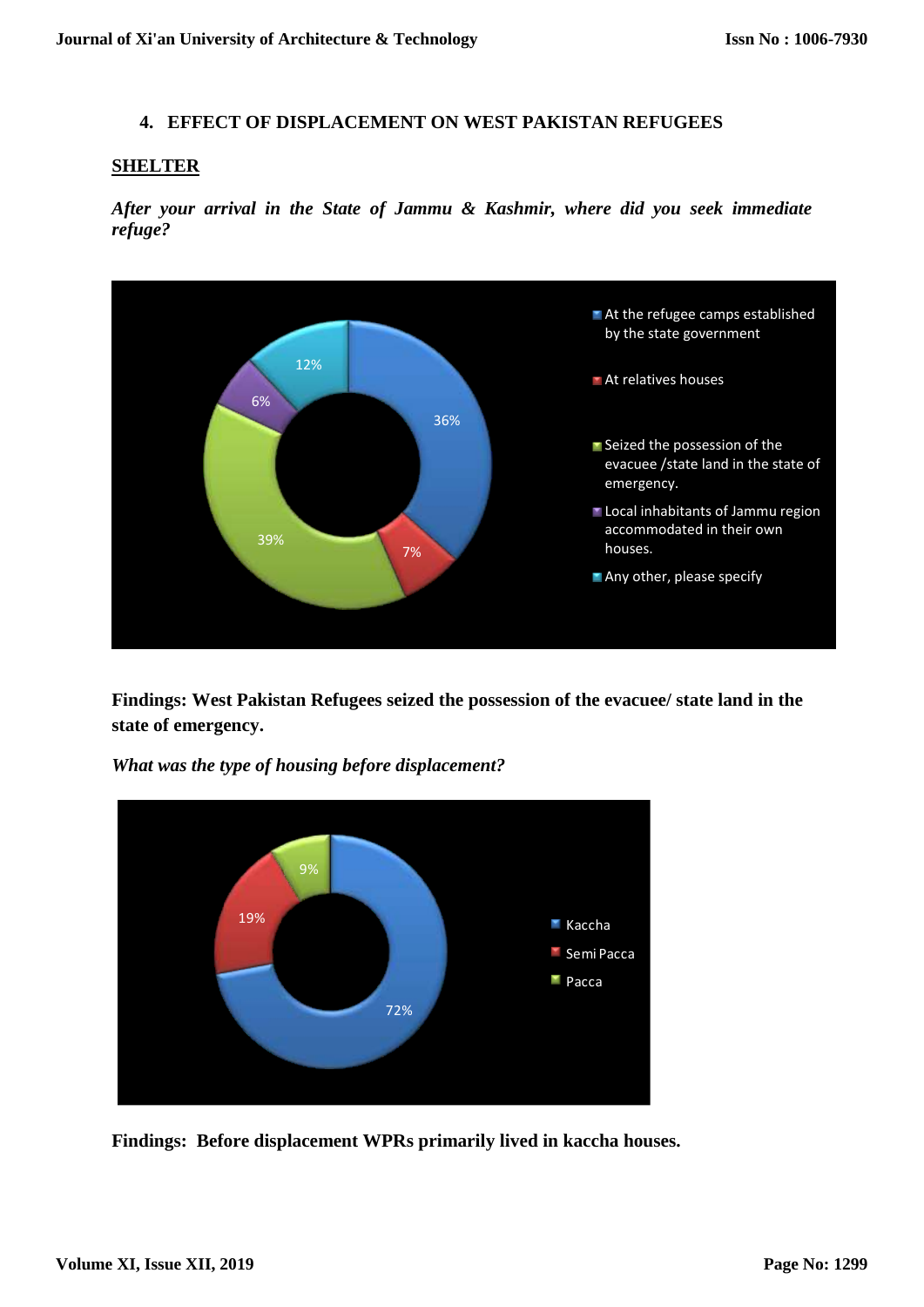#### *What was the type of housing after displacement?*



**Findings: After displacement although majority of WPRs live in pacca houses yet a significant proportion of them still reside in Semi Pacca and Kaccha Houses.**

# **EDUCATIONAL OPPORTUNITIES**

*Did you get proper educational opportunities after coming to the State of J&K/ different locations within Jammu Province as a result of migration after displacement?*



**Findings: As a result of migration to the State of J&K after displacement, WPRs are denied Permanent Resident Status. They were able to acquire education up to 9 th standard. However, further admission to 10th standard required verification of State domicile which they didn't possess and thus they were debarred from continuing further education leading to deprivation of educational opportunities.**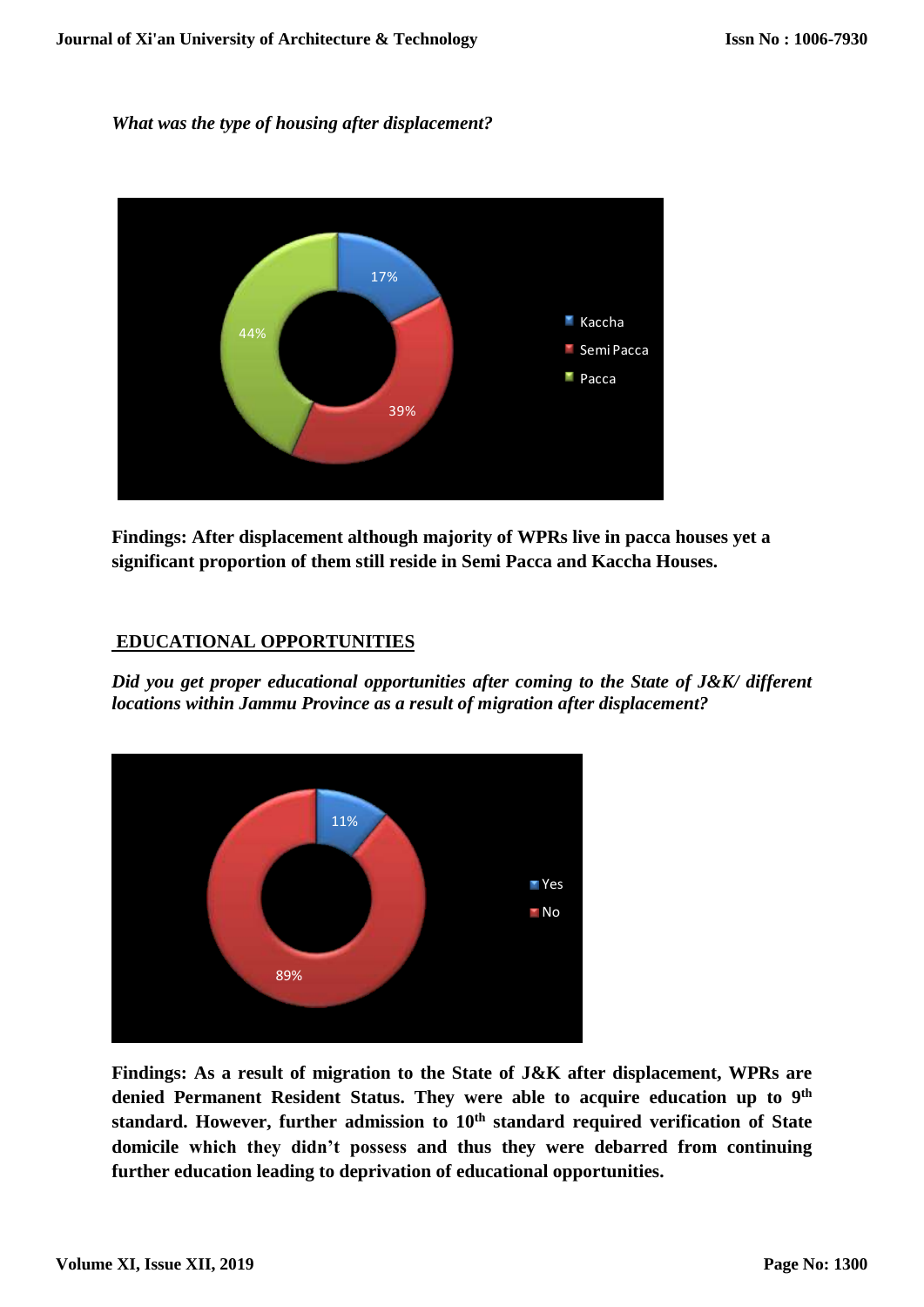*Did your children get admission to Government Schools in the State of J&K?*



**Findings: The children of WPRs got admission to government schools in J&K up to 9 th standard.**

*Did your children get admitted to Government Institutions for Higher Education like Colleges, Universities etc.?*



**Findings: The children of WPR did not get admission to Government Institutions for Higher education like Colleges, Universities etc. in the State of J&K.**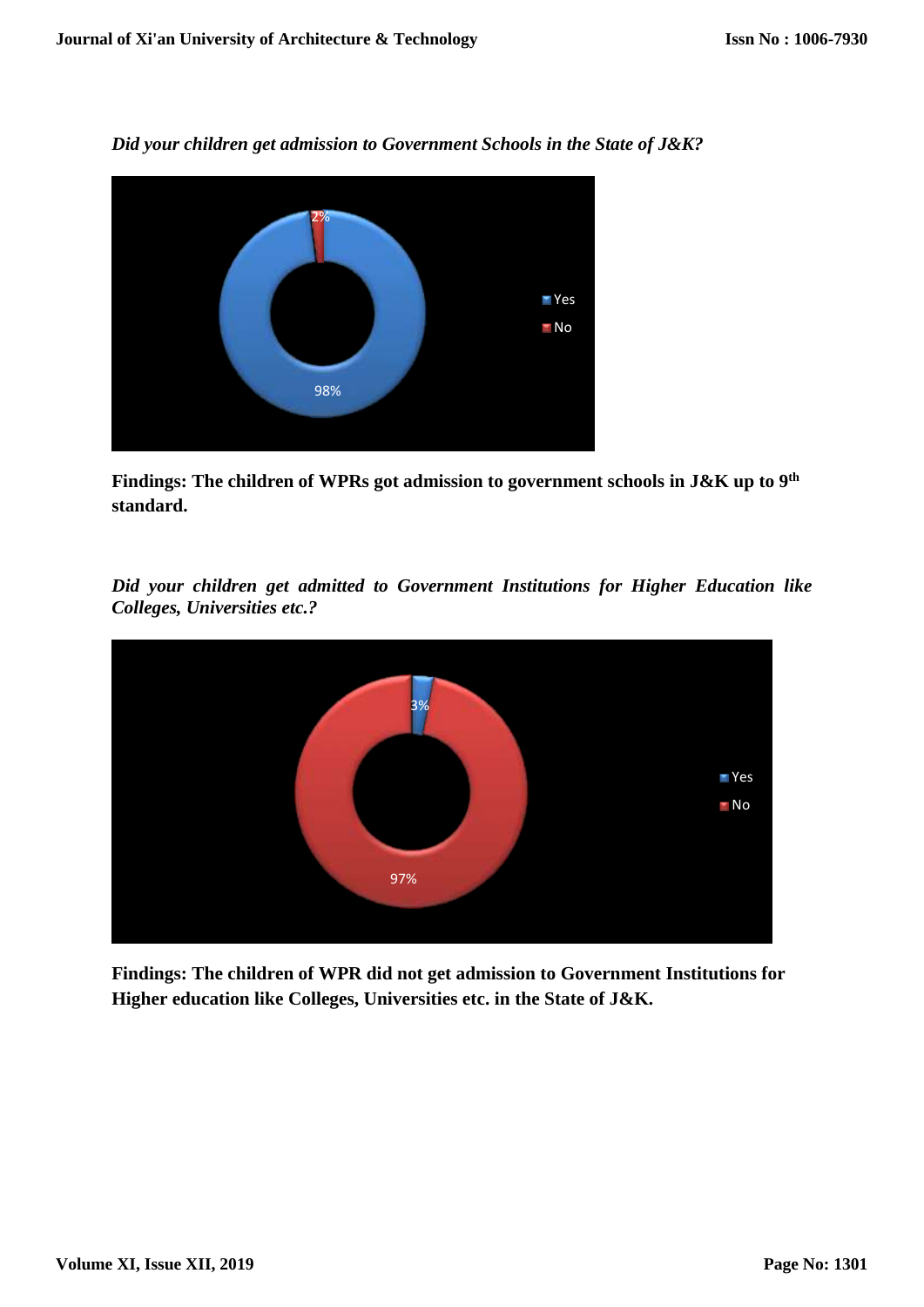

*Whether you received any Special Aid/Scholarship for your education in J&K?*

**Findings: WPRs were not provided any special aid/ scholarship by Central and State Government for education purposes.**



*Are you getting any reservation in admission to educational institutions?*

**Findings: WPRs do not enjoy any reservation in educational institutions both at the Centre and State levels.**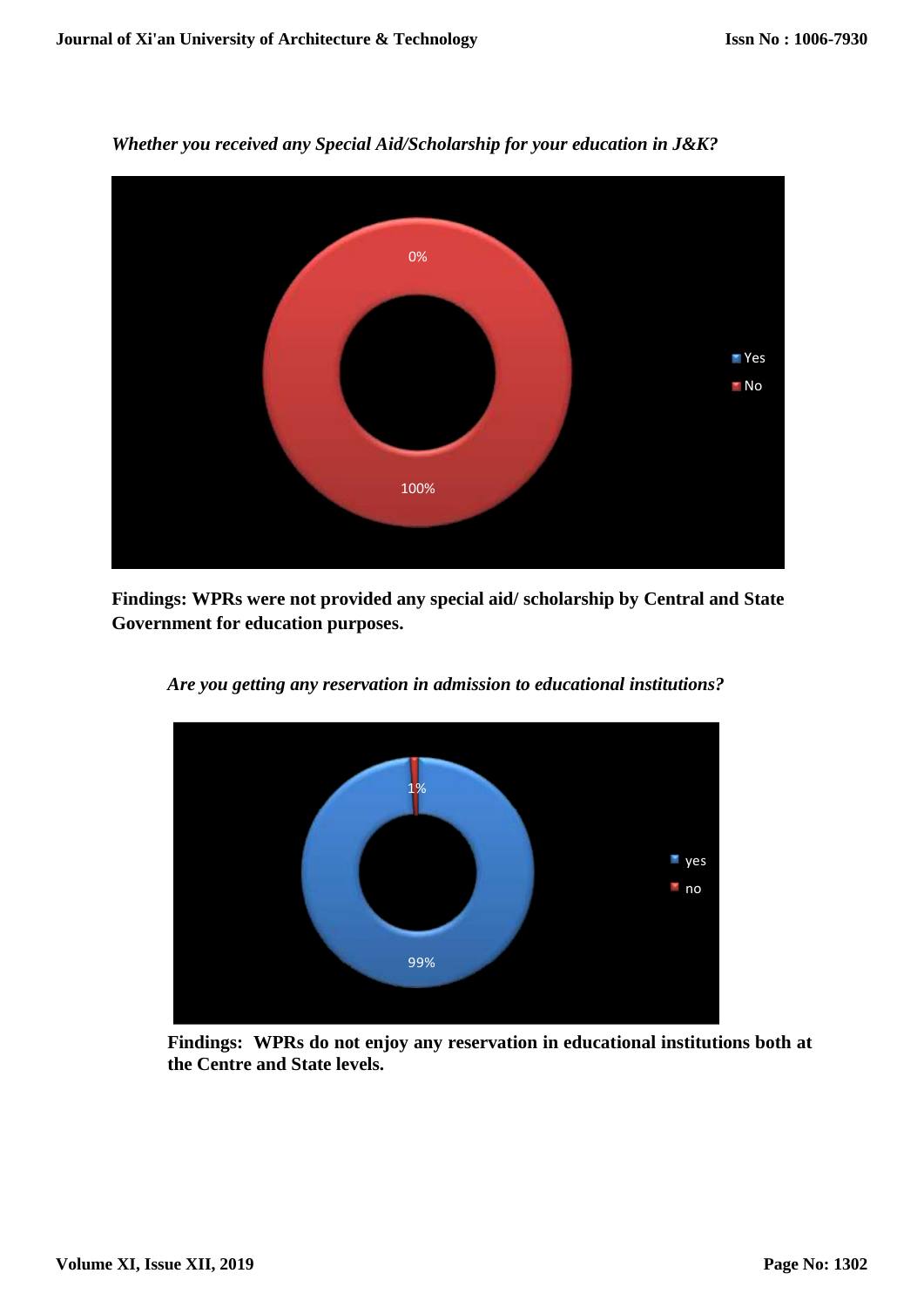# **EMPLOYMENT OPPORTUNITIES**



*What was your occupation at the native place before displacement?*



*What is your present occupation?*



**Findings: After displacement the WPRs are employed as unskilled labourers on small agricultural fields.**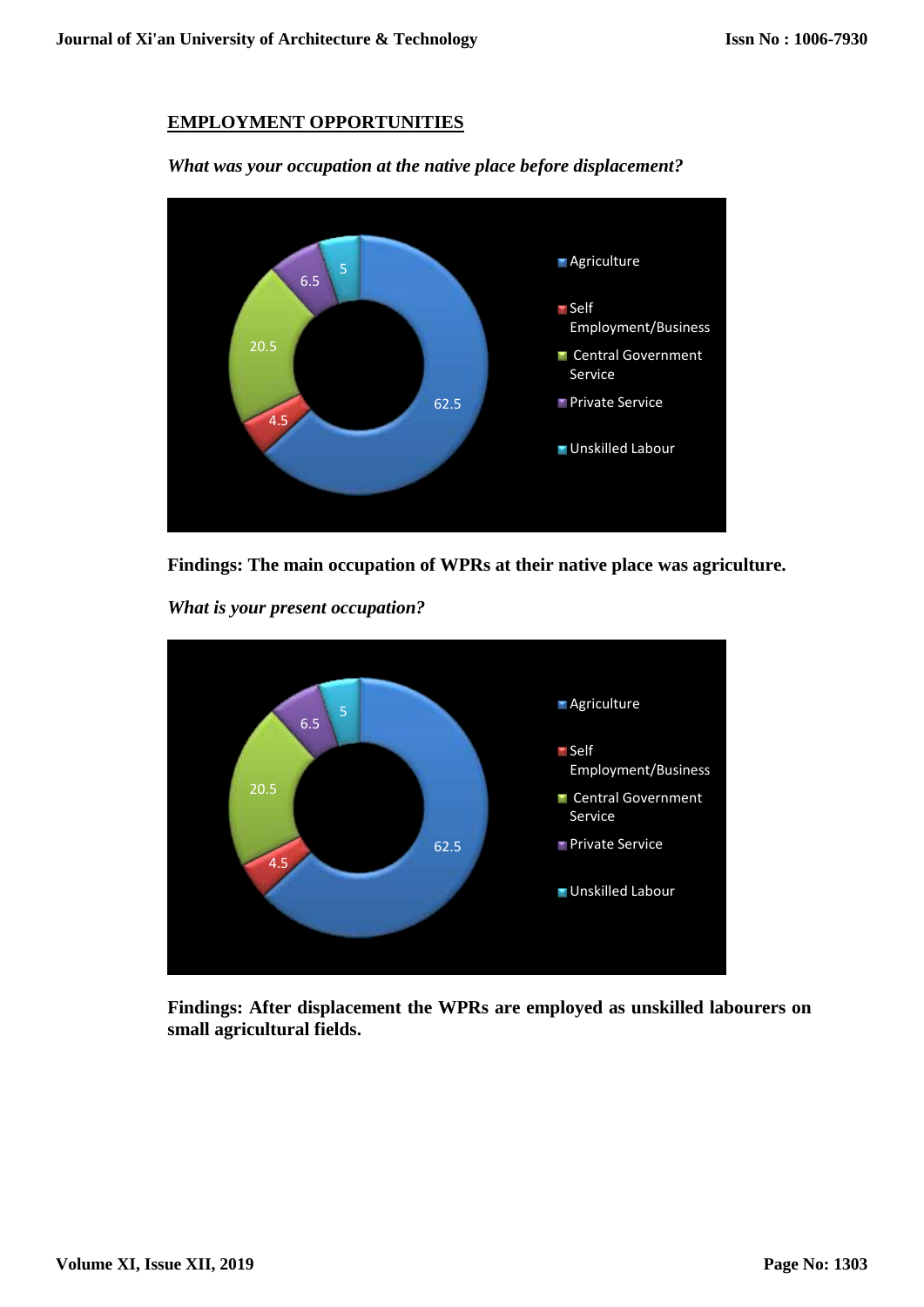*Do you face any restriction/prohibition in getting Government job because of your displacement?*



**Findings: WPRs are not privileged to enjoy Government jobs in the State of J&K due to non-possession of PRC. However, they are eligible to apply for jobs in at Central level.**



*Are you getting any reservation in Government jobs at the Central level?*

**Findings: WPR are not entitled to any reservations in Government jobs at Central level.**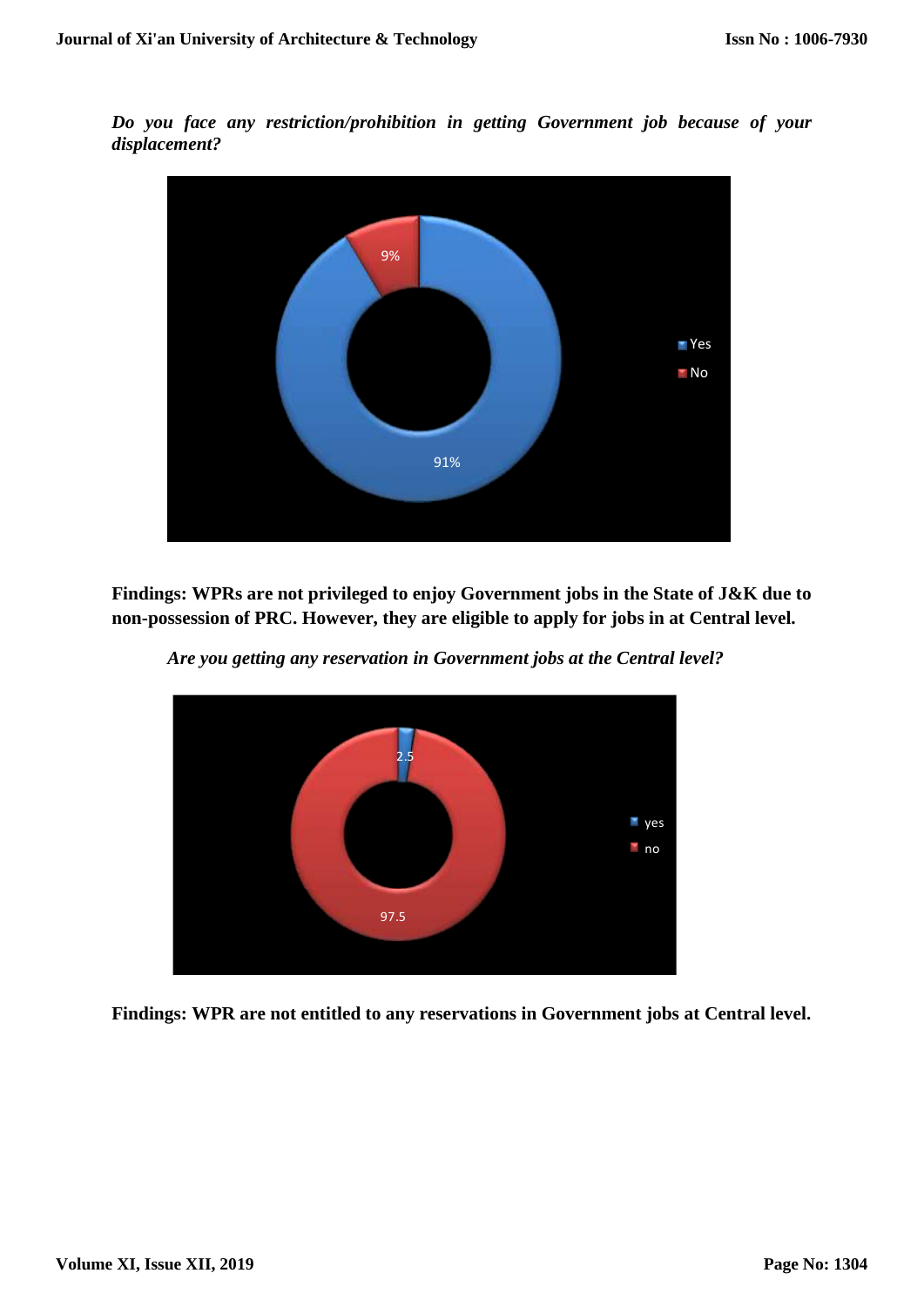# **HEALTH**



*What is the approximate distance of health centres from you residence?*

**Findings: The health centres were located between 2-4 kms from the residential dwellings of West Pakistan Refugees.**





**Findings: WPRs usually visited the doctor once in every 15 Days.**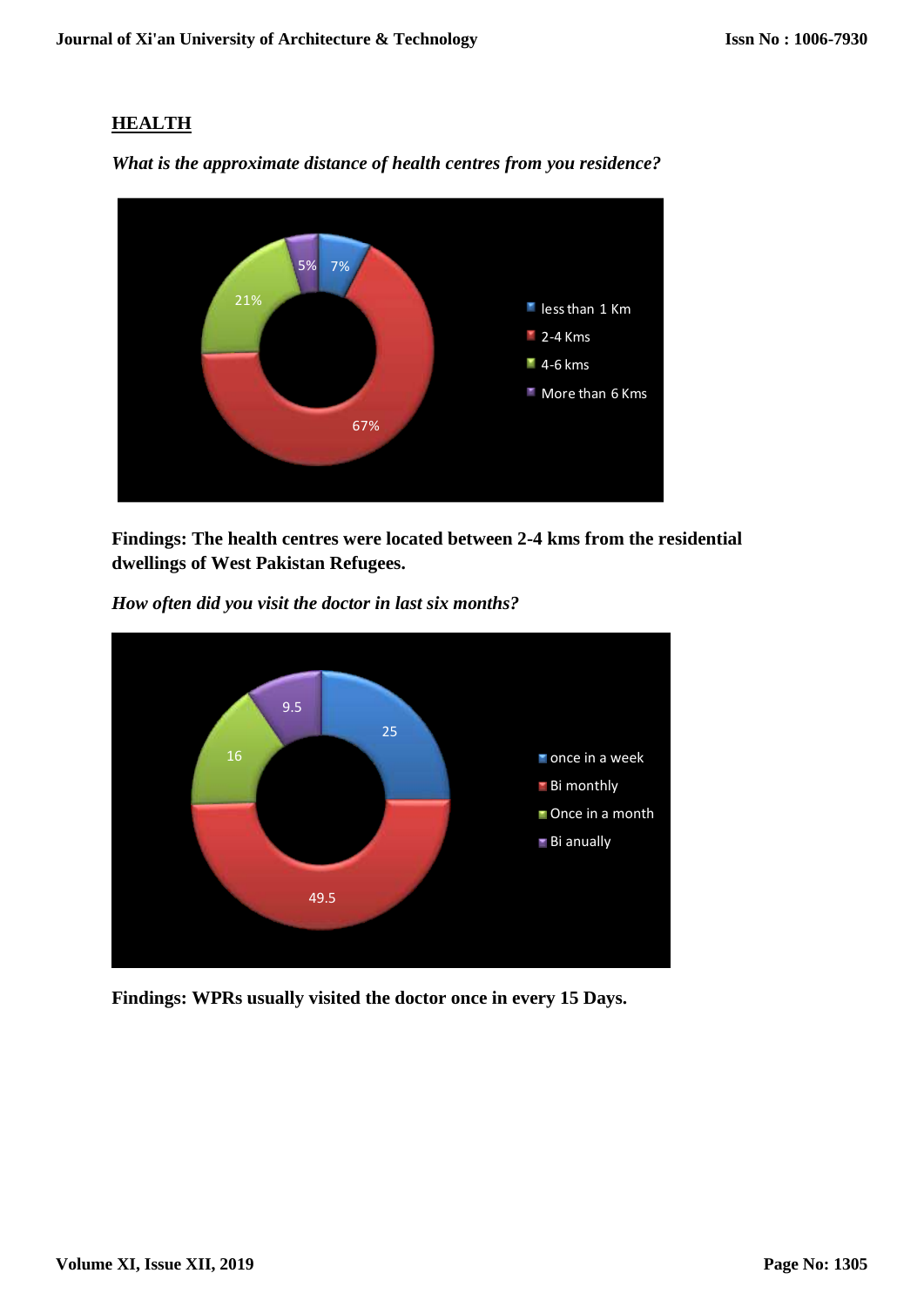*How much money did you spent in the last 30 days for availing medical facilities (treatment, medicine and care)?*



**Findings: The data collected in this regard revealed that WPR spent more than Rs. 1000/- on medical health facilities in the last 30 days.**



# **CIVIL AND POLITICAL RIGHTS**

*How many of the following rights have been made available to WPRs in the State of J&K?*

**Findings: WPR are denied the PRC of the State of J&K. As a consequence, they are deprived of basic fundamental rights. They cannot acquire the ownership of land and any other immovable property. They are kept out of the electoral procedure in the Assembly and Panchayat elections. They do not have access to higher education after**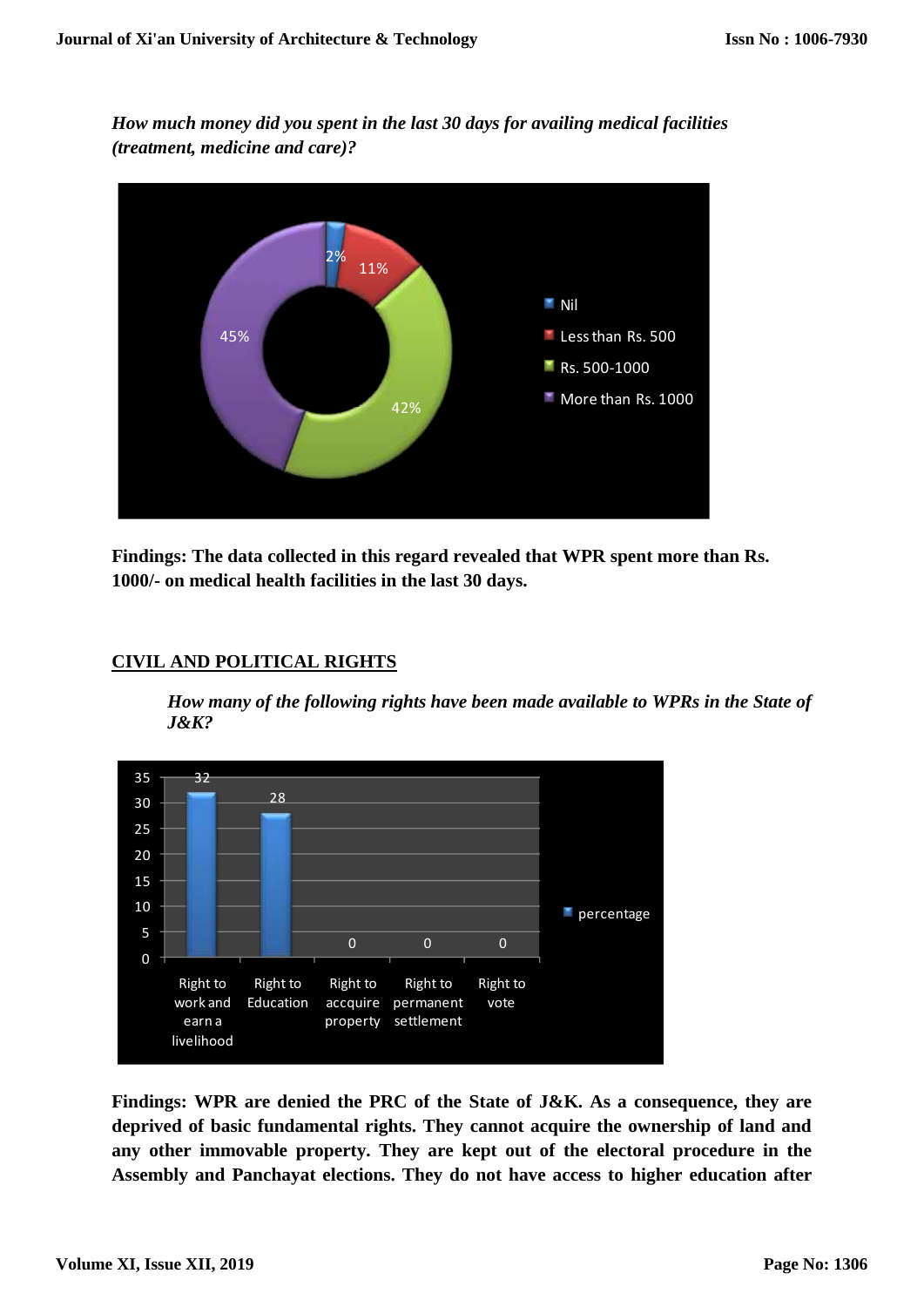**Class 9th in the State. The right to employment in State government sector is prohibited. However, they can rely on other sources to earn their livelihood. They can engage in private units, small businesses, agricultural fields and Central government sector to earn their subsistence.** 





**Findings: The WPRs possess no rights at all in relation to the accommodation they are staying in due to the deprivation of PRC status.**

*What, according to your opinion, may have been the reasons for not providing the aforesaid rights to the WPR population in the State of J&K?*

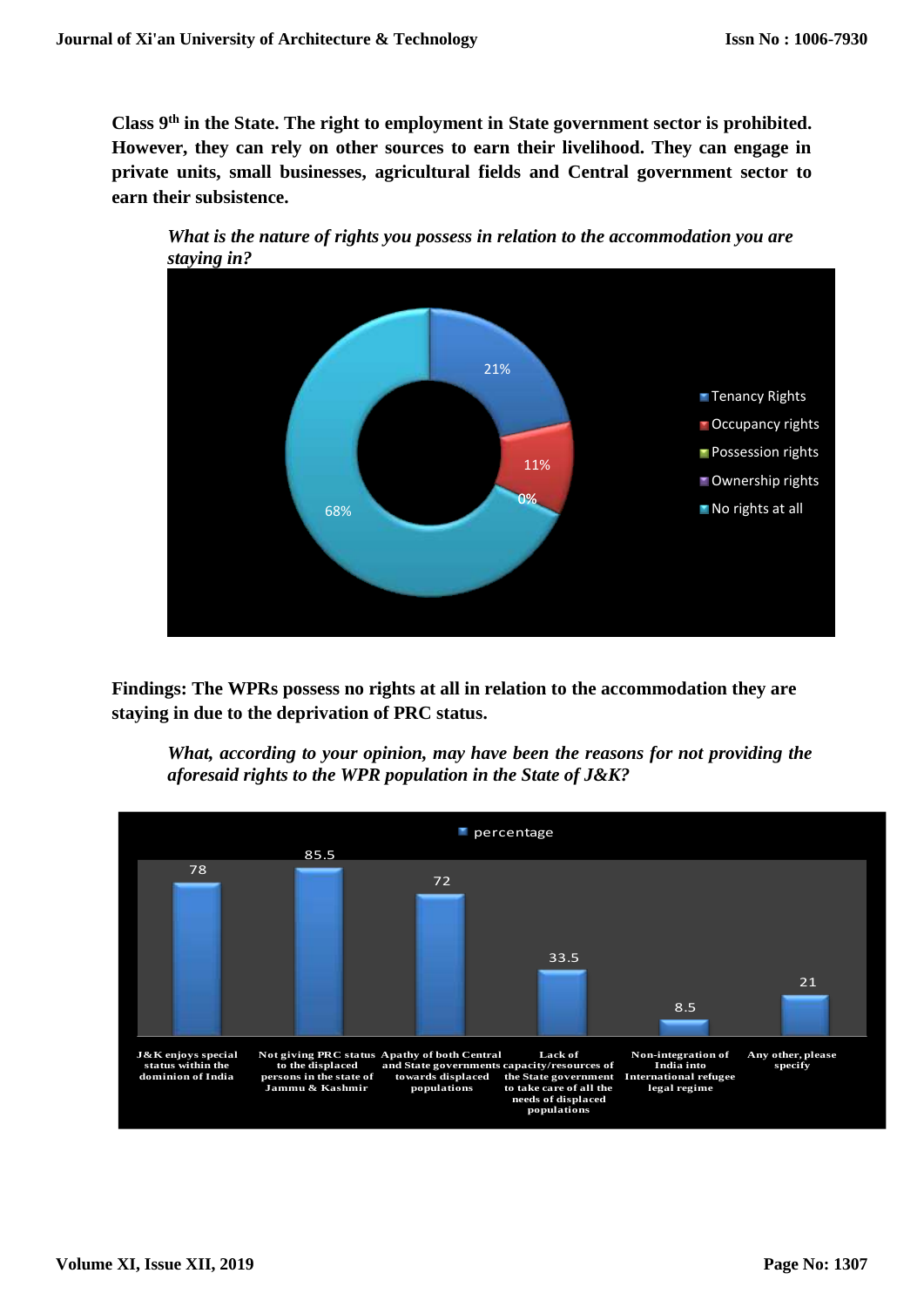**Findings: The major reason attributed for the deprivation of aforesaid rights to WPRs in the State of J&K is that the State is not giving PRC status to the WPR community.**

# **SUPPORT FROM NGOs AND GOVERNMENT**

*What support did you get from the Agencies working for the welfare of WPRs?*



**Findings: WPR acquired negligible support from NGOs, State Government, Central Government sector and other philanthropic organizations.**

*Up to what extent the efforts of different agencies ameliorated the lot of WPRs?*

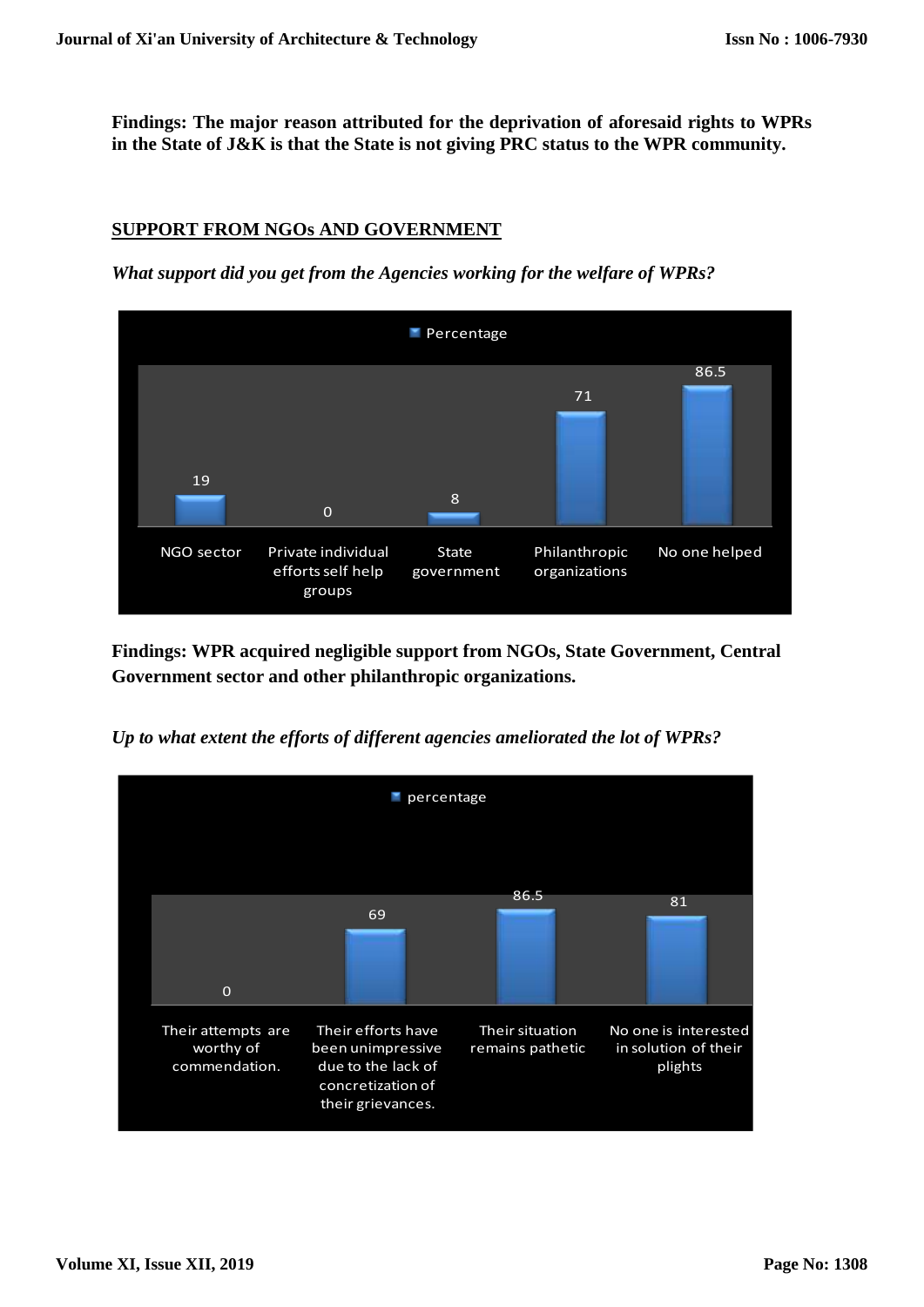**Findings: The situation of WPRs remains pathetic. Few, if any, seemed to be interested in the solution of their plights.**

*Recently, Government of India has announced a package of Rs 5.5 Lakh per family to West Pak Refugees. Did you receive such compensation?*



**Findings: WPRs have not received any compensation of Rs 5.5 Lakh per family which was announced by the Government of India.**

*What are the reasons for the denial of financial package?*



**Findings: WPRs have not received financial compensation of Rs. 5.5 Lakh per family due to procedural laches and delays in the system.**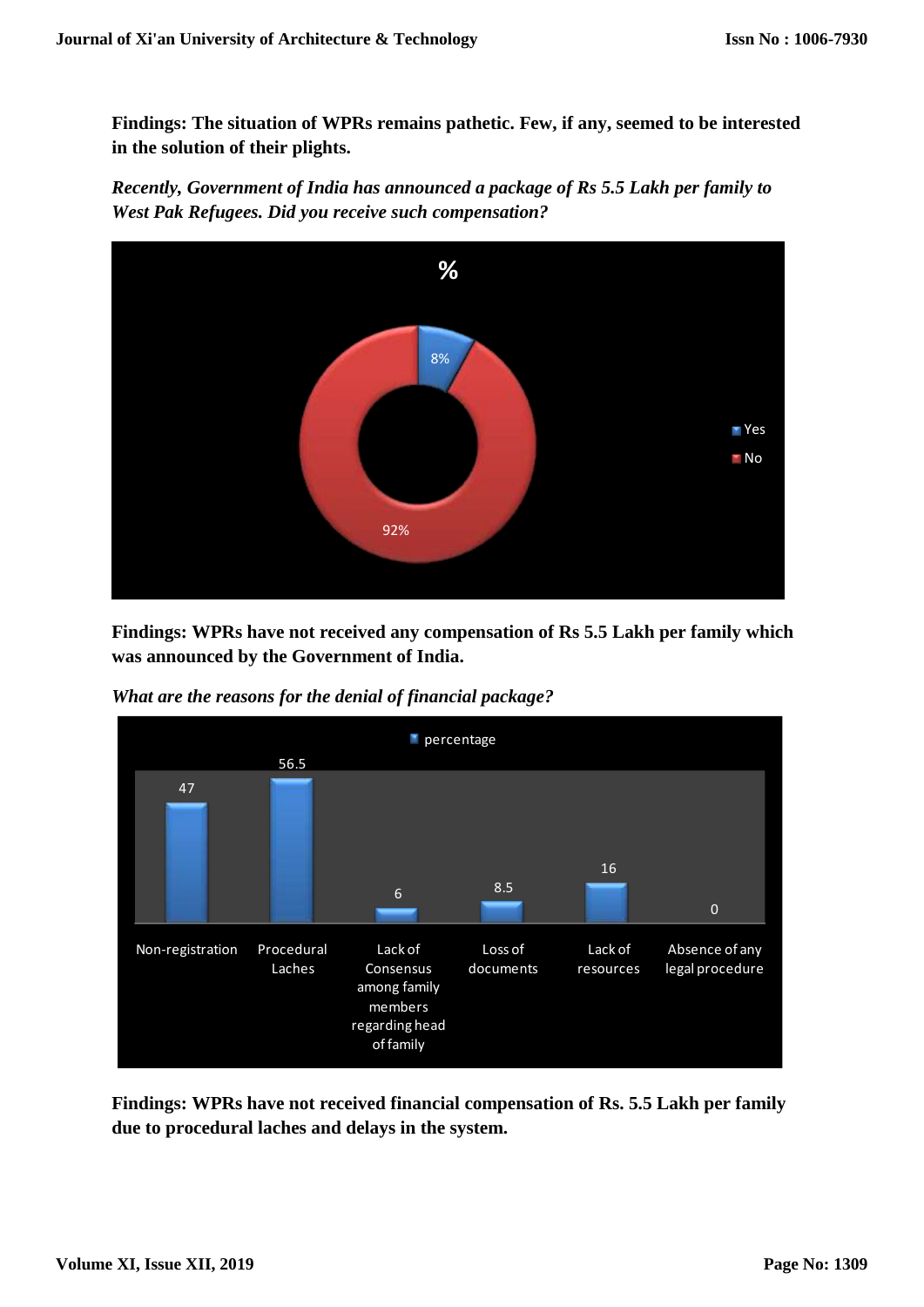#### **CONCLUDING OBSERVATIONS**

The chief concern before West Pak Refugees is identity crisis and thereby permanent settlement in J&K. Due to the prevalence of Article 370 and 35 A of the Constitution of India, the WPRs are denied the citizenship rights in the State. Their counterparts settled in other states of India enjoy full citizenship rights. As a result of denial of PRC, they are not allowed to take admissions in higher education institutions nor are they eligible to apply for the government jobs in the state. They can vote in Parliamentary elections but cannot participate in State Assembly elections. They are not entitled to buy or acquire any property in the State of J&K. They are denied benefits of State Government schemes. They are deprived of basic fundamental rights in the State of J&K as a consequence of migration. However, in order to mitigate their plight, the Government of India has announced financial package of 5.5 Lakh per family to WPRs in 2018 yet the identity crisis remained a pertinent issue. Their charter demands were mainly focused on obtaining PRC of the State of J&K. They demanded ownership rights over the evacuee land and claims in lieu of the property left behind. They wish to seek relief at par with POJKs and Kashmiri Pandits. They are of the view that reservation in educational institutions and in jobs at State level must be provided to the WPR youth. A development board should be constituted by the Government of India for their financial, social and political inclusion in the State that could pave way for their upliftment and betterment.

It will not be out of place to mention that the State of J&K has always received immense attention nationally and internationally due to its disputed status. However, this attention acquired a centre stage on August 5, 2019 when Government of India made a historic move and revoked Article 370 that provided special set of rights and position to the State of J&K and removed preferential treatment and applied entire Constitution of India to J&K on 5<sup>th</sup> August, 2019. The President of India 'in exercise of the powers conferred by Clause (1) of Article 370 of the Constitution, issued Constitution (Application to Jammu and Kashmir) Order 2019 which superseded Constitution (Application to Jammu and Kashmir) Order 1954 'as modified from time to time' and proceeded to apply the entire Constitution of India to the State with immediate effect. The Abrogation of article 370 automatically rendered Article 35 A which empowers the Jammu and Kashmir legislature to define the Permanent Residents of the State, and their special rights and privileges, null and void. The Presidential Order, 2019 extended all provisions of the Constitution of India to Jammu and Kashmir, including the chapter on Fundamental Rights thereby rendering discriminatory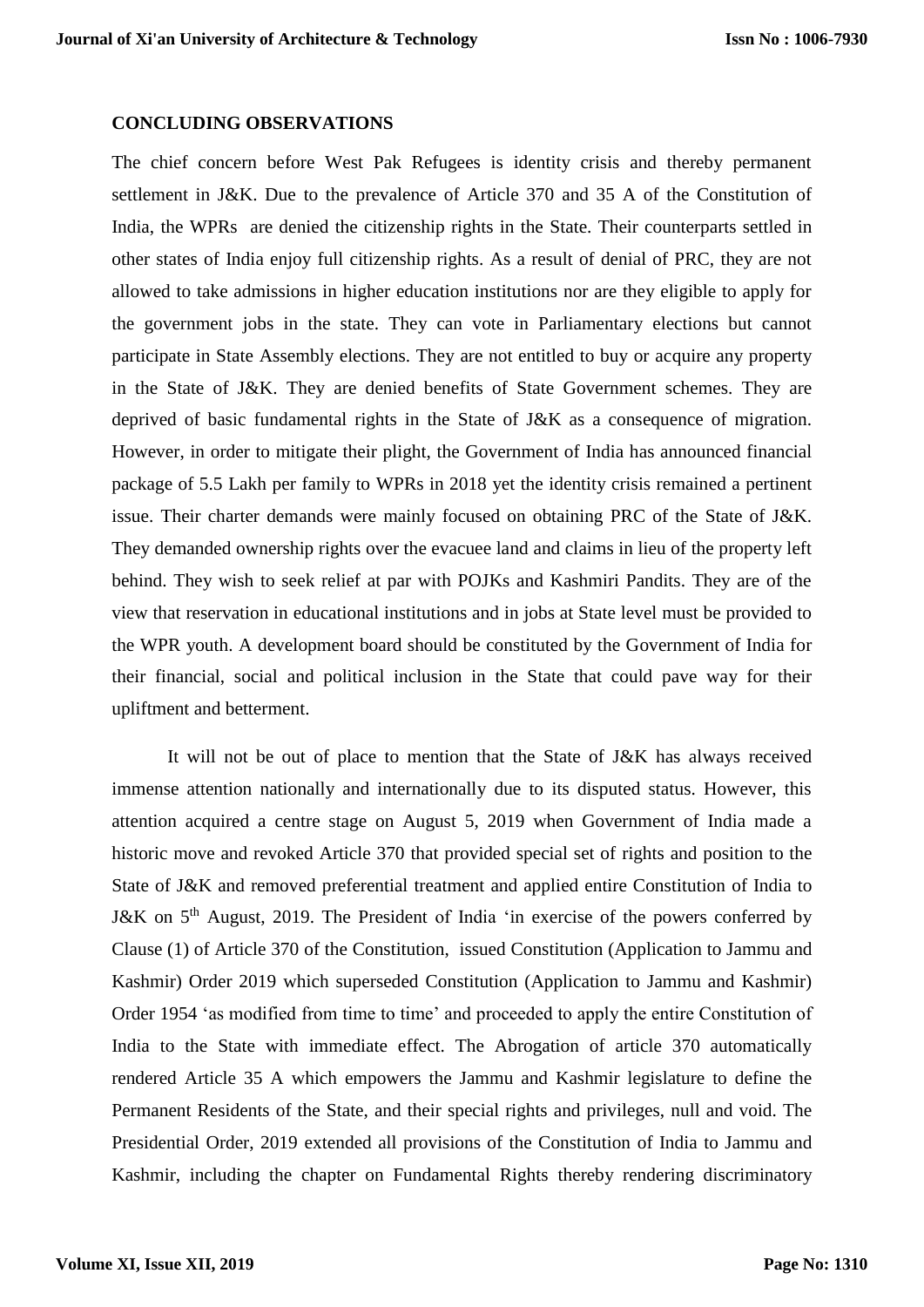provisions under Article 35A as unconstitutional. Further, the Parliament passed the J&K Reorganization Act, 2019 under which two UTs were carved, viz., UT of Jammu and Kashmir, and UT of Ladakh.

The abrogation of Article 370 and removal of bar created by Article 35 A has brought cheers to the WPRs as the impediment created by PRC is no more there and thus they shall be automatically entitled to the their basic civil, political, social, cultural and economic rights. They will be entitled to be included in electoral rolls of state assembly and vote/ get elected in local bodies or other institutions' elections. They will be further entitled to purchase land and access to any service under the state government as well as grants of scholarships and admissions in government run institutions. In essence, WPRs shall be entitled to all the rights and privileges which were earlier offered to the exclusive beneficiaries of the State. The modalities for the same are in the process of being worked by the present government in J&K.

# **REFERENCES**

- 1. Abimbola, J., Adesote, S. (2012). Domestic Terrorism and Boko Haram insurgency in Nigeria, issues and trends: A historical discourse. *Journal of Arts and Contemporary Society, 4(4),* 19.
- 2. Adekola, P. O., Azuh, D., Amoo, E. O., Brownell, G. (2019). Restoration of Water Supply in Post-conflict Communities in Nigeria and Sustainable Reintegration .*International Journal of Civil Engineering and Technology(IJCIET)*,*10(2),* 191-201.
- 3. Adeyeye, A. (2013). Identity Conflict, Terror and the Nigerian State: Between Fragility and Failure. *Journal of Sustainable Development in Africa, 15(4),* 116-129.
- 4. Article 35 A. Saving of laws with respect to permanent residents and their rights.— Notwithstanding anything contained in this Constitution, no existing law in force in the State of Jammu and Kashmir, and no law hereafter enacted by the Legislature of the State:

(a) defining the classes of persons who are, or shall be, permanent residents of the State of Jammu and Kashmir; or (b) conferring on such permanent residents any special rights and privileges or imposing upon other persons any restrictions as respects—

- (i) employment under the State Government;
- (ii) acquisition of immovable property in the State;
- (iii) settlement in the State; or

(iv) right to scholarships and such other forms of aid as the State Government may provide, shall be void on the ground that it is inconsistent with or takes away or